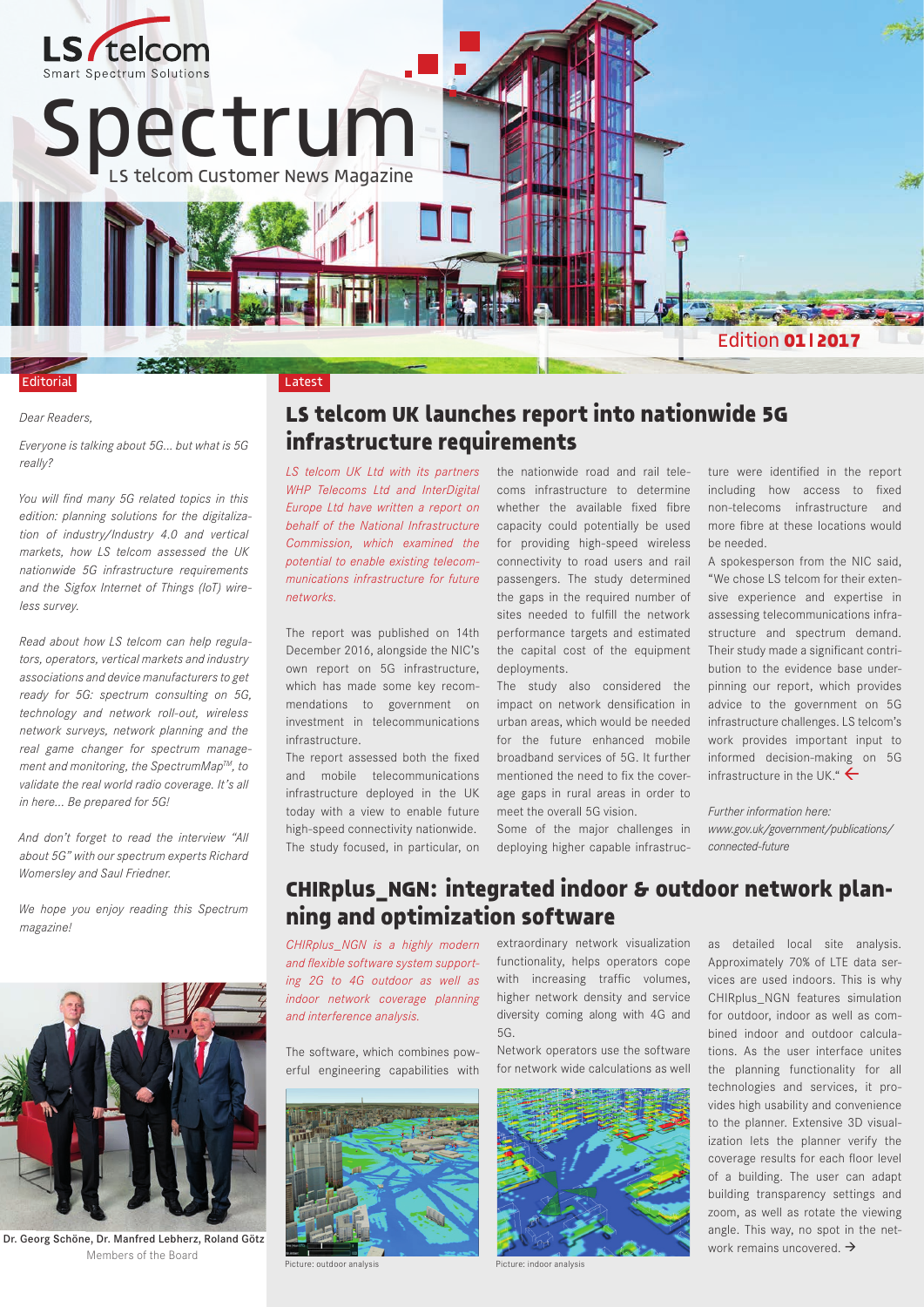#### *... continued from page 1*

CHIRplus\_NGN is a browser-server based planning tool, which works on all current web browsers.

Users can connect to the tool from wherever they are. Calculation results are displayed quickly and are easily shared among multiple users.

Planning engineers can analyze individual cells of a single base station. They can add and remove stations to analyze the impact in terms of interference and coverage. On a network wide level, the user is able to analyze the number of overlapping cells and

maximum service cells. Besides simulation data the software supports MR and drive test data to obtain a real-time picture of the coverage situation  $\leftarrow$ 

## **European Union Agency for Railways publishes report by LS telcom on co-existence of GSM-R system with future LTE system**

*Railways has published a report by LS telcom on the possibility of using the ER/R-GSM spectrum by other radio communication systems for railways in coexistence with the existing GSM-R system operated in that frequency band.* 

The European Union Agency for The objective of the study was to find out whether new spectrum is required for a successor system or whether band sharing during migration from GSM-R to its successor would be feasible.

> Thomas Chatelet, ERTMS Project Officer at the European Union Agency for Railways, said, "Their study will contribute to informed decision-making for the railway industry's future spectrum requirements. We were very satisfied with the work carried out by LS telcom and we look forward to working with them again."

LS telcom reviewed several technologies, which met the rail industry's needs, and identified LTE/LTE

Advanced as the only feasible technology currently available. The study further showed that the implementation of an LTE system within the R-GSM band in co-existence with the current radio system is unlikely to be feasible unless a number of mitigating measures are taken.

LS telcom carried out feasibility and compatibility analysis, which were complemented by capacity and coverage simulations and by laboratory measurements made by the Dresden University of Technology.

The study concluded that the extent and necessity of the mitigation methods should be tested through field trials. Furthermore, an evaluation of the potential degradation of the quality and capacity of the existing GSM-R system should be conducted to identify whether the potential degradations caused by the implementation of an LTE carrier are acceptable. Future demand for data for rail services should also be examined to determine whether the resulting capacity is sufficient.  $\leftarrow$ 

*Further information here: www.era.europa.eu/Document-Register/ Pages/GSM-R-coexistence.aspx*

# **LS telcom measures and monitors frequencies for you**

*You need to survey the frequency environment of critical sites or for special events? You need to geo-locate the source of interference? You are in dire need to know which frequencies are really in use? For successful radio monitoring you do not only need the suitable monitoring equipment and define the best locations to place your devices.*

You also need monitoring data analysis and reporting software as well as monitoring experts for analyzing the huge amount of measured data to provide the results you're looking for.

*If you don't have monitoring devices and monitoring experience in-house, have you thought about outsourcing to LS telcom?*

We can provide you with everything you need for your monitoring exercise. We have monitoring experts to set up and operate the system, measure, store and analyze the data for you. We deliver complete reports,

which help you make informed decisions and take action immediately. Our turnkey monitoring service includes the leasing of all the hardware, software and expert staff as well as system maintenance. We provide our service for short-term and temporary measurement campaigns as well as for long-term and permanent measurements over several years. We supply all types and brands of monitoring units, from fixed units to portable, transportable, and airborne units depending on where and which frequencies you want to measure. If you have monitoring experts in-house, then we can just provide the monitoring hardware and vice versa, if you have the system in place, but no one to use it, our experts can operate your system. Above all, we help with monitoring training and capacity building. We assist in the selection of monitoring equipment best adapted to your specific monitoring needs.  $\leftarrow$ 

### **Sigfox repeats order for Internet of Things wireless survey**

*Sigfox, the world's leading provider of Internet of Things (IoT) connectivity, commissioned LS telcom to carry out wireless surveys for its Internet of Things networks in several African and Middle Eastern countries.*

LS telcom performed overall about 80 turnkey measurements.

The radio surveys proved that Sigfox radio technology can operate in excellent conditions and deliver optimal communication services for the Internet of Things within the coun-

tries under study. The Sigfox's network operates in the available license-free frequency bands in several countries all over the world.  $\leftarrow$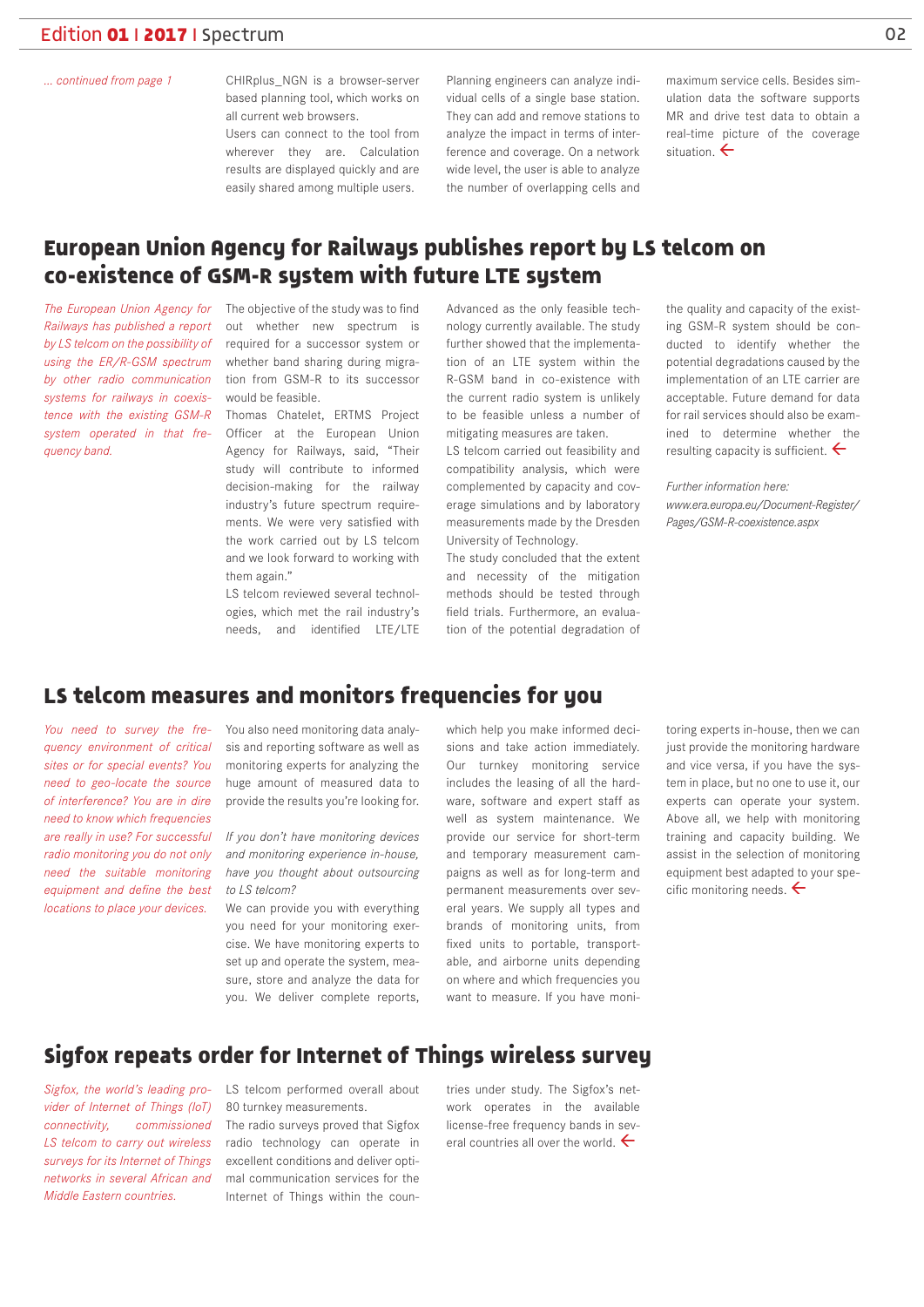# **Big Data Spectrum Analysis: the game changer in spectrum management and monitoring**

*Imagine you could easily validate the real world radio coverage anywhere!* 

This is now possible with LS telcom's SpectrumMap™. Any regulator's staff, such as policy makers, licensing teams, engineering teams, enforcement and band planners can now access the real spectrum coverage utilizing SpectrumMap™.

Spectrum Map™ is a cloud based big data system, which gathers real spectrum usage data from a monitoring network and presents it on a map in a fast, user-friendly way. The system collects and stores spectrum data from many sources, such as fixed sites, temporary sites, mobile, handheld and portable devices. It provides a range of analytical tools for users to access through web apps.

Users can zoom in on a map and display the real world coverage of an area of interest to them. They can display the data in many ways, for example, by band, by channel and by service type. The data is presented in a clean, quick and coherent way (see figure 1 and 2). Any business analyst or other non-technical operator can easily display the spectrum information they need. The operator does not need any knowledge of monitoring stations and does not need to know where the monitoring stations are located; as opposed to current Central Control Units of conventional monitoring systems, which can display usage data station by station only and it needs a monitoring expert to generate the data analysis.

With the SpectrumMap™, real world reception data is made available in real-time for fast and effective spectrum decisions. A real game changer for investments in spectrum monitoring systems, don't you agree? SpectrumMap<sup>™</sup> is in use by a large regulator to provide the human interface to a very large spectrum sensor network and to analytical tools to gain value for money from their investment  $\leftarrow$ 

*Contact us for more information: Info@LStelcom.com*





# **Efficient network planning for vertical markets and critical communications with CHIRplus\_TC**

*CHIRplus\_TC features extensive functionality for the planning of critical communications networks for diverse applications of the Internet of Things (IoT), Industry 4.0/smart factories, smart grid, SCADA, PMR, DMR (see list below).*

#### Use CHIRplus\_TC for the planning of:

- **Microwave backhaul networks**
- $\blacksquare$  Industry 4.0
- $I \circ T$
- **LoRa** specifications
- **TETRA**
- PMR
- DMR
- $WiMAX$
- SCADA
- 
- **Smart** grid
- **Telemetry**

It is an integrated tool for microwave and cellular network design, planning and performance optimization. Planning engineers need flexible, resilient and easy-to-use software based on well-established engineering procedures and algorithms to plan secure and robust radio services for professional users. CHIRplus\_TC stands for the planning of safe, high-performing, highly avail-



Picture: CHIRplus\_TC: Display of costs per link experted by the performance and performance performance and performance and performance and performance and performance and performance and performance and performance and pe

able, resilient, and cost-efficient network services. The unique and intuitive user interface of CHIRplus\_TC guides the user through the entire planning process, from link planning, coverage, capacity and frequency planning, including the automated generation of frequency applications and bills of material (BoM).

All relevant data for the planning process is stored in an integrated database. The customer can select the format, which fits best into the existing IT infrastructure. Standardized data formats such as NSMA or MSI for antenna characteristics can be directly imported into CHIRplus\_TC. Data generated within CHIRplus\_TC, on the other hand, can be exported via XML files and other applications. Links, including Line of Sight (LOS) and Fresnel zone can be visualized in Google Earth.

Customizable query forms enable the user to sort, filter and search any kind of information needed for regular reporting and the tracking of Key Performance Indicators (KPIs). The user can determine search criteria with the advanced filter editor to extract company KPIs and managerial reports whenever needed.  $\leftarrow$